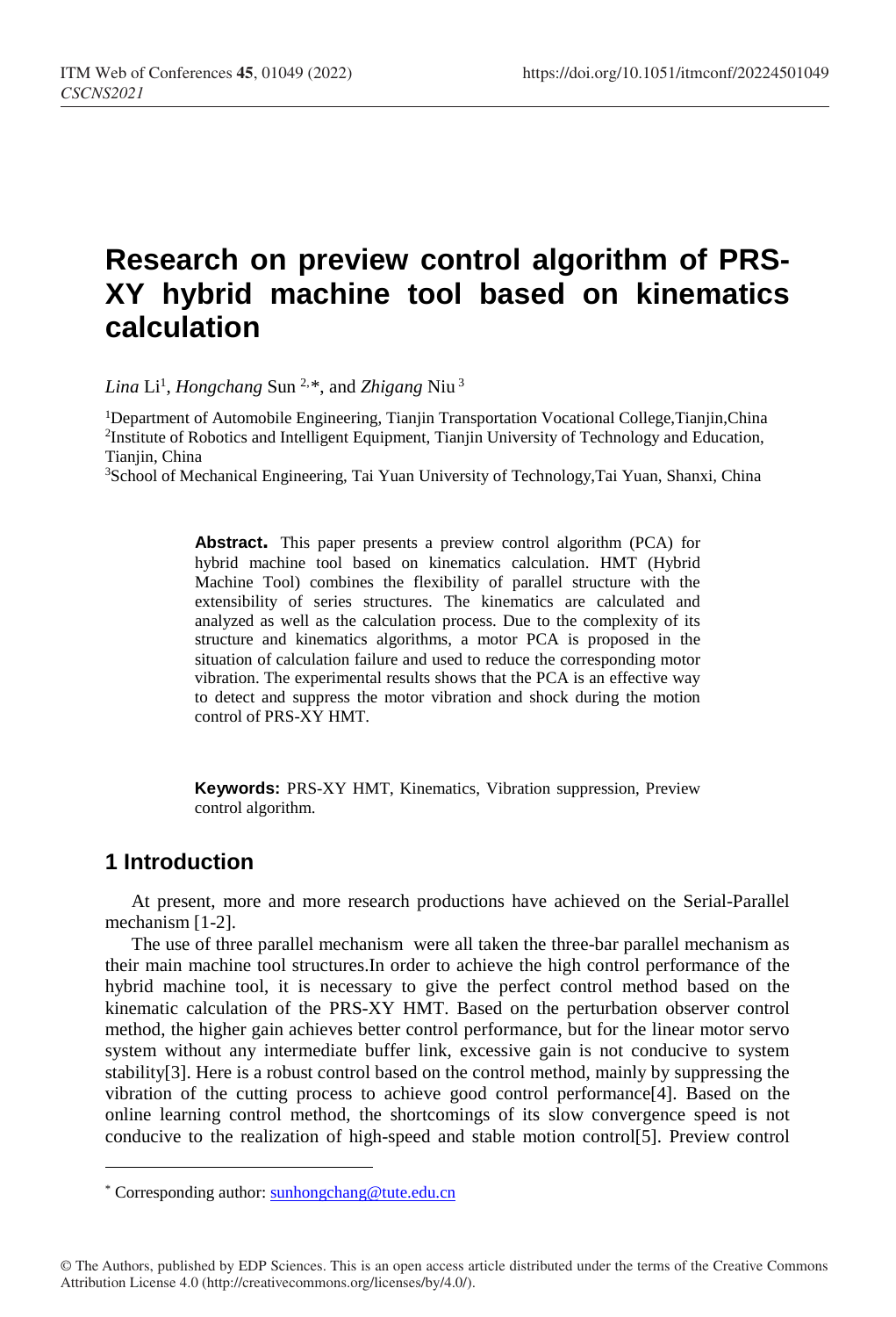can be based on a linear control object model, or based on a nonlinear control object model, but requires precise control of the object model [6].

## **2 Structural characteristics and kinematic analysis of PRS-XY HMT**

#### **2.1 The coordinate system configuration for PRS-XY HMT.**

The reference coordinate system  $O_2$ - $X_2Y_2Z$  is established on the X-Y table and its initial position is completely coincident with the absolute coordinate system (or fixed coordinate system) O-XYZ. The inverse kinematics analysis can be described as the calculations form the known tool tip positions and the axial attitude parameters, to the unknown  $S_1, S_2, S_3, X$ and Y. So the known condition is the position of the tool tip  $(x_t, y_t, z_t)^T$ , tool tip position  $(x_t^e,$  $y_t^e$ ,  $z_t^e$ ) within the coordinate system  $Q_2$ - $X_2Y_2Z_2$  and the direction vector of the axis  $N_f = (n_{tx}, n_{ty}, n_{tz})^T$ . PRS-XY coordinate system configuration and the real machine shown in Fig. 1.



**Fig. 1.** PRS-XY HMT object and its Coordinate frames.

#### **2.2 Inverse kinematics analysis and calculation for PRS-XY HMT.**

Due to the particularity of the parallel structure, the kinematic calculation becomes more important when there is a nonlinear relationship between the tool tip coordinates and the joint coordinates, so the application of preview control in these areas, especially with kinematic participation in the motion control is of great significance.are listed as bellow[7]:

The result was given from reference [8] :

$$
\begin{cases}\nS_{1} = \sqrt{L^{2} - (\frac{\sqrt{3}}{2}R - \frac{\sqrt{3}}{2}rl_{x} + \frac{3}{2}rm_{x})^{2} - (-\frac{1}{2}R - \frac{\sqrt{3}}{2}rl_{y} + \frac{1}{2}rl_{x})^{2}} + \frac{\sqrt{3}}{2}rl_{z} - \frac{1}{2}rm_{z} + z_{c} \\
S_{2} = \sqrt{L^{2} - (R + \frac{1}{2}rl_{x} - \frac{3}{2}rm_{y})^{2} + rm_{z} + z_{c}} \\
S_{3} = \sqrt{L^{2} - (-\frac{\sqrt{3}}{2}R + \frac{\sqrt{3}}{2}rl_{x} + \frac{3}{2}rm_{x})^{2} - (-\frac{1}{2}R + \frac{\sqrt{3}}{2}rl_{y} + \frac{1}{2}rl_{x})^{2}} - \frac{\sqrt{3}}{2}rl_{z} - \frac{1}{2}rm_{z} + z_{c} \\
\begin{cases}\nx_{o} = x_{l} - x_{l}^{e} \\
y_{o2} = y_{l} - y_{l}^{e}\n\end{cases}\n\tag{2}
$$

During the machining, the changes of tool attitude are formed by the rotation of *A* and *B* axes. Due to the independence of the *A*, *B* axis movement, the motion of any axis does not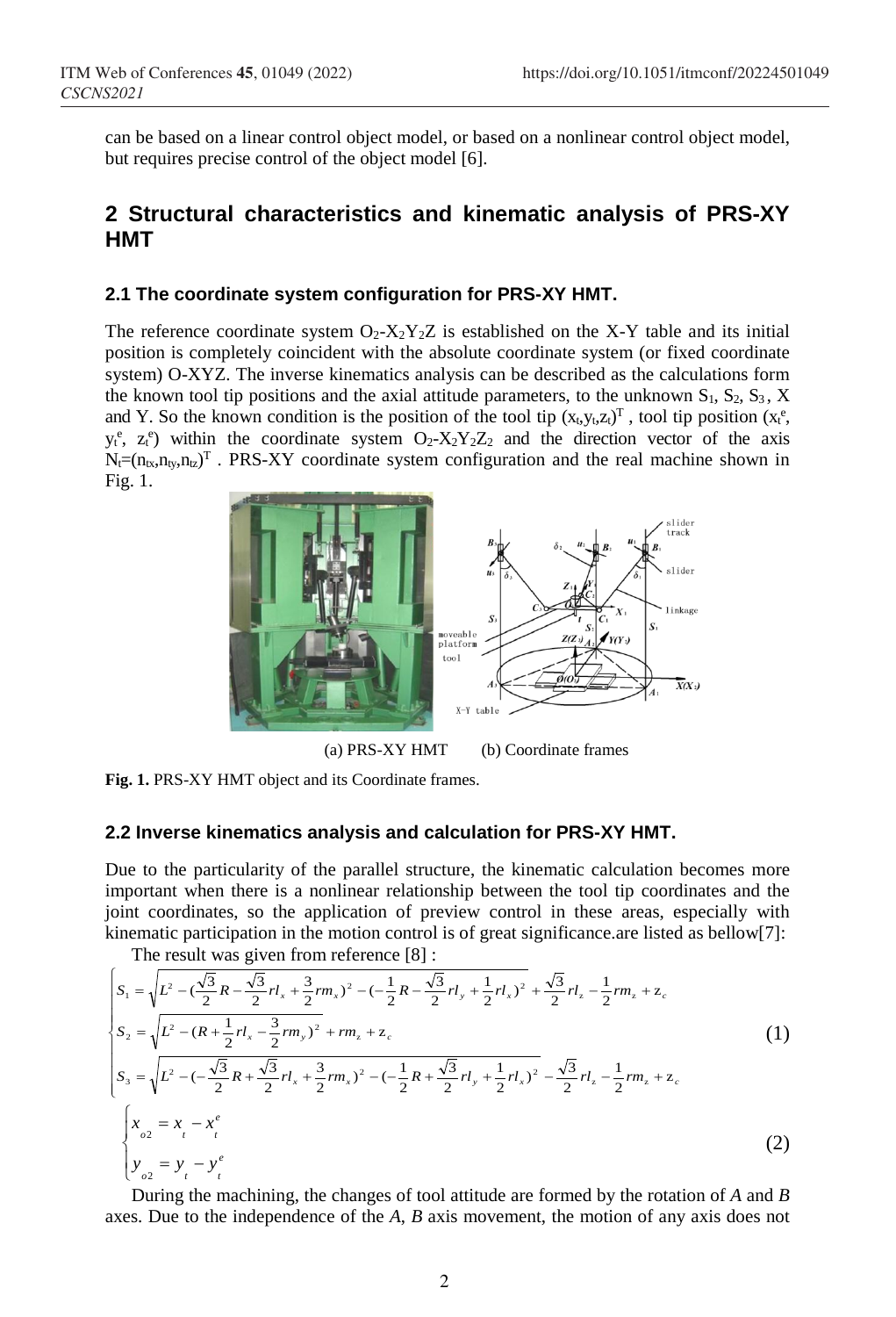affect the coordinate values of the other axis.Make the *B*-axis rotation angle or coordinate value be *b*, that is, the angle of the projection of the arbor in the  $XO_1Z$  plane and the angle of the *Z*-axis; the *A*-axis rotation angle or coordinate value is a, that is, the angle between the arbor and its projection in the  $XO_1Z$  plane. Obviously, the tool posture is uniquely determined by a, b. (*x*t1,*y*t1 ,*z*t1), according to the cosine angle to calculate the coordinates of the tip point P<sub>t1</sub>:  $(r\cos\theta_x, r\cos\theta_y, r\cos\theta_z)$ . According to A, B axis angle and *b* to

guide the coordinates of the tip point  $P_{t1}$ , combined with the Fig. 1, it can be obtained as[7]:

$$
\begin{cases}\n r \cos a \sin(-b) = r \cos \theta_x \\
 r \sin a = r \cos \theta_y\n\end{cases}
$$
\n(3)

$$
\bigg(-r\cos a\cos(-b) = r\cos\theta_z
$$

From Eq.3,Eq.4 is also available:

$$
\begin{cases}\na = \arcsin \cos \theta_y \\
b = -\arcsin \frac{\cos \theta_x}{\sin \theta_y}\n\end{cases}
$$
\n(4)

Make  $S_4 = x_{a_2}$ ,  $S_5 = y_{a_2}$ ,  $x = x_t^e$ ,  $y = y_t^e$ ,  $z = z_t^e$ , so inverse kinematic transformation can be simplified as:

 $S_i = f_i(x, y, z, a, b)$   $i = 1,2,3,4,5$  (5)

From the Eq.5, the hybrid machine programming method can be implemented as same as the conventional programming within Cartesian coordinate system: X, Y, Z, A, B, and five-axis machining can be achieved by the inverse kinematic calculation.

#### **2.3 Direct kinematics analysis and calculation for PRS-XY HMT.**

From Fig.1, $\Delta\theta_1$ , $\Delta\theta_2$ , $\Delta\theta_3$  are angles between standard angle (120<sup>o</sup>) and *OA*<sub>1</sub>, *OA*<sub>2</sub>, *OA*<sub>3</sub>. *C*<sub>1</sub>,  $C_2$  and  $C_3$  meet the following constraint conditions, for they are just as long as the sides of the equilateral triangle[[9].

$$
\begin{aligned}\n&\left[\left[-\frac{1}{2}\left(R-L\sin\delta_{2}\right)+\frac{1}{2}\left(R-L\sin\delta_{3}\right)\right]^{2}+\left[\frac{\sqrt{3}}{2}\left(R-L\sin\delta_{2}\right)+\frac{\sqrt{3}}{2}\left(R-L\sin\delta_{3}\right)\right]^{2}+\left(s_{2}-L\cos\delta_{2}-s_{3}+L\cos\delta_{3}\right)^{2}\right] =3r^{2} \\
&\left[R-L\sin\delta_{1}+\frac{1}{2}\left(R-L\sin\delta_{3}\right)\right]^{2}+\left[0+\frac{\sqrt{3}}{2}\left(R-L\sin\delta_{3}\right)\right]^{2}+\left(s_{1}-L\cos\delta_{1}-s_{3}+L\cos\delta_{3}\right)^{2}=3r^{2} \\
&\left[\left(R-L\sin\delta_{1}+\frac{1}{2}\left(R-L\sin\delta_{2}\right)\right]^{2}+\left[0-\frac{\sqrt{3}}{2}\left(R-L\sin\delta_{2}\right)\right]^{2}+\left(s_{1}-L\cos\delta_{1}-s_{2}+L\cos\delta_{2}\right)^{2}=3r^{2}\n\end{aligned}
$$
(6)

 $C_1, C_2, C_3$  should satisfy the following constraints[9]:

$$
\left|\overline{C_1C_2}\right|^2 = \left|\overline{C_2C_3}\right|^2 = \left|\overline{C_1C_3}\right|^2 = 3r^2\tag{7}
$$

The results can be concluded from reference[18],the posture equation for the machine, and the standardized equation is[8]:

$$
Y = Y_1^2(\delta_1, \delta_1) + Y_2^2(\delta_2, \delta_3) + Y_3^3(\delta_3, \delta 1)
$$
\n(8)

## **3 Analysis on the vibration principle of hybrid machine tool**

During the motion control of the hybrid machine tool, for the direct kinematics,once the kinematic calculation is overtime or the position of the real axis motor has not been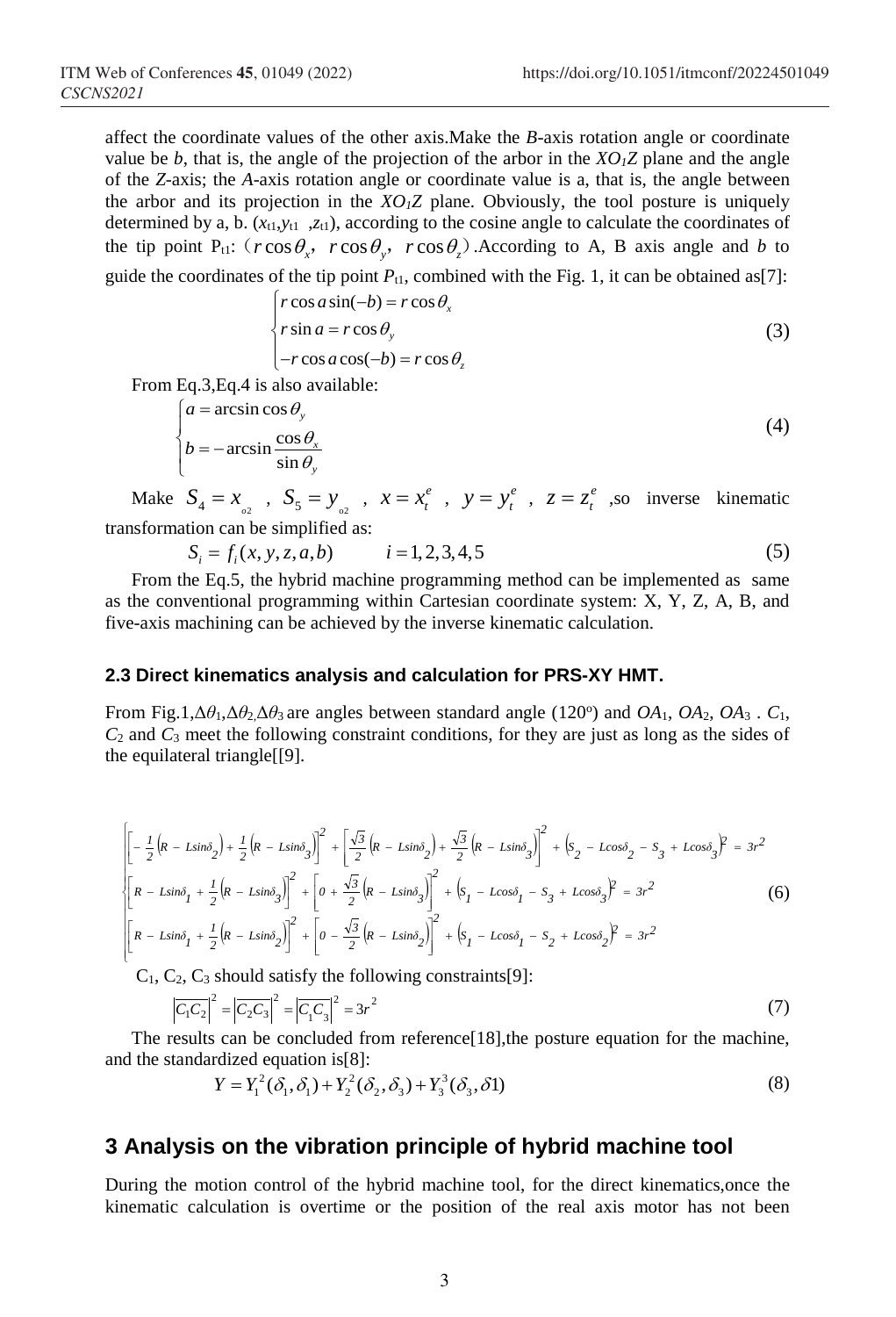subjected to inverse kinematics, The impact of the machine, the machine vibration, will make the actual position of the tool and the calculation of the location does not match to each other, so that control errors, which will lead to uncontrolled movement, and then the impact of vibration and other phenomena will arise.





The cause of this error is illustrated by Fig.2 to Fig.3. "G01X10", the instructions for the implementation of the process is given as an example in Fig 3. When the real axis motor is manually moved by 10 mm to simulation the situation that the inverse kinematics solution is not given properly by kinematic program. When the starting point of the tool tip is determined by the direct kinematic calculation procedure, it is still the coordinate value before the tool tip movement, resulting in the actual starting position of the tool tip deviation from the calculation of the starting point of 10mm.The trajectory planning interpolation is performed on the virtual axis and the position  $X = 30$  mm is used as the starting point of the trajectory interpolation to plot the given target *X*=10mm as the interpolation end point, the interpolation period is *T*, the segment length is *l* .When moving control, it is required to move *l* length in *T* time. In fact, it is necessary to move  $(10+1)$  mm in the first interpolation cycle *T*. Assuming that the feed rate is  $F = 1000$ mm / min and the interpolation period  $T = 10$ ms, the planned segmentation movement amount is set to 0.167mm according to the interpolation formula in the Turbo PMAC[10], and the actual movement amount is 10.167 mm, about 60 times the planned movement. This vibration will continue to the subsequent interpolation cycle, until the actual position and the calculation of the same position when the movement tends to normal, resulting in impact movement of PRS-XY HMT .

### **4 Impact suppression strategy based on preview control**

In order to overcome the impact, one of the effective ways is to include preview control in the control loop. The preview control system based on feedforward compensation consists of a basic control loop and a preview feedforward loop. In order to reduce the overshoot and enhance the suppression ability to the load disturbance, The I-P control loop is used as the basic circuit of control circuit[11]. Based on this, preview feedforward compensation link is added to form the preview feed forward control . In the basic circuit of preview control, set the impact be the interference error signal, and state feedback is implemented in its error systemlike this:[13-14].

$$
\Delta u(k) = F_1 X_0(k) \tag{9}
$$

To constitute a stable control system, and  $F_1$  can be based on the principle of optimal feedback design. Make  $F_1 = [F_e \quad F_x]$ , and

$$
\Delta u(k) = F_1 X_0(k) = \begin{bmatrix} F_e & F_x \end{bmatrix} \begin{bmatrix} e(k) \\ \Delta x(k) \end{bmatrix} = F_e e(k) + F_x \Delta x(k)
$$
\n(10)

Solve the value of  $u(k)$  from the above equation  $u(k)$ , then: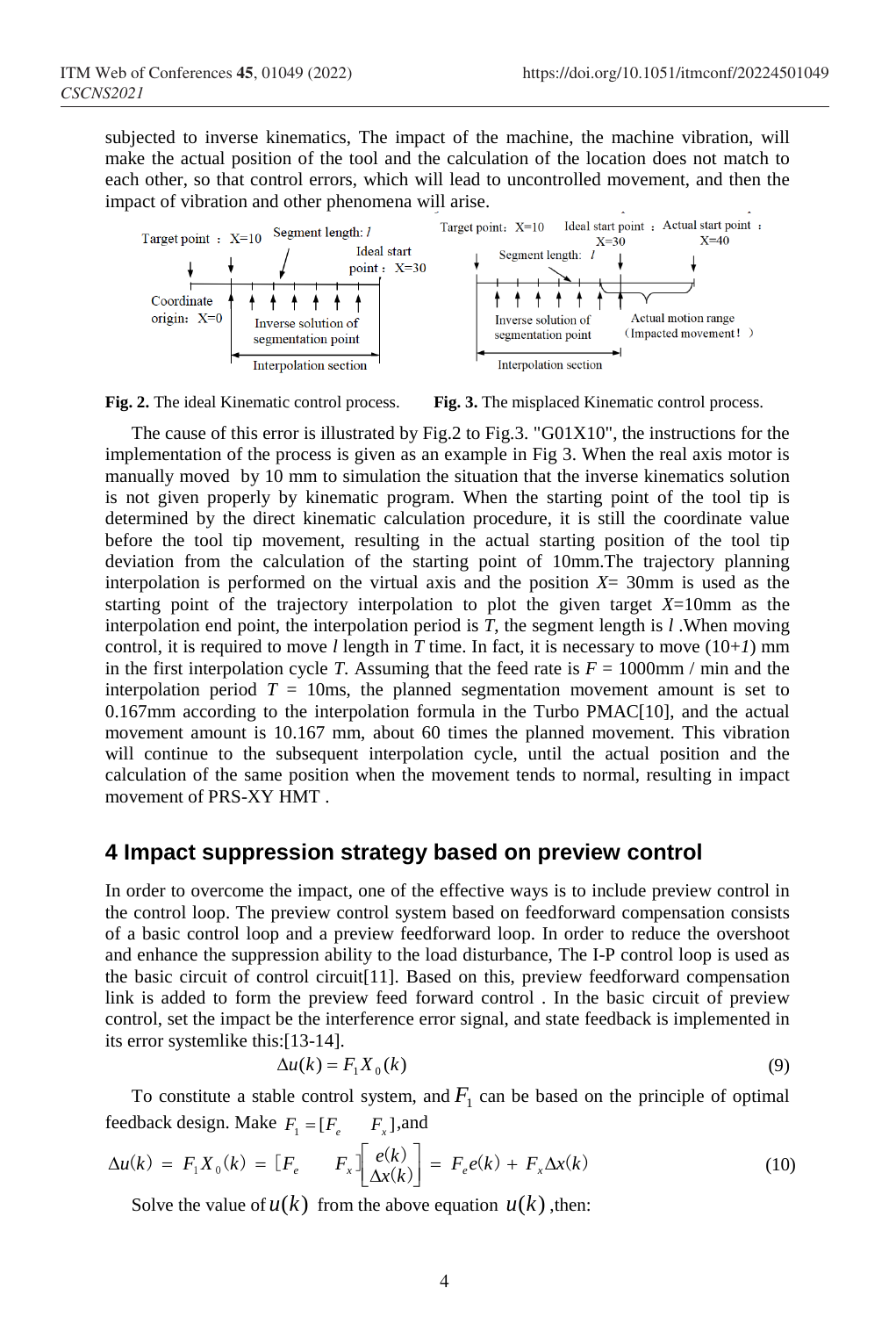$$
u(k) = F_e \sum_{i=1}^{k} e(j) + F_x x(k) - F_x x(0) + u(0)
$$
\n(11)

Let the initial state be zero, then:

$$
u(k) = F_e \frac{1}{1 - z^{-1}} e(k) + F_x x(k)
$$
 (12)

It is now assumed that the target signal from the current moment  $k$  to the future  $M_R$  step and the interference signal to the next  $M_d$  step are known. The structure of the preview control system using these signals is shown in Fig.4.



**Fig. 4.** Preview feed forward compensation system structure.



**Fig. 5.** Preview control block diagram.

For the motion controller Turbo PMAC,The results of the kinematic calculation and the impact motion of the linear motor are added to the control input as a system input and a dynamic disturbance component, respectively, resulting in a unpredictable control effect on the output.In Fig.4, the input increment for the preview control is:

$$
\Delta u(k) = F_1 X_0(k) + \sum_{j=0}^{M_R} F_{1R}(j) \Delta R(k+j) + \sum_{j=0}^{M_d} F_d(j) \Delta d(k+j)
$$
(13)

Where  $F_{1R}(j)$  and  $F_{\lambda}(j)$  are the target feedbeat coefficients to be determined and the interference feedforward coefficients.

By transformation:

$$
u(k) = \sum_{j=0}^{M_R} F_{1R}(j)R(k+j) + \sum_{j=0}^{M_d} F_d(j)d(k+j) + F_1\left[\frac{1}{1-z^{-1}}e(k) - x(k)\right]
$$
(14)

Set the control object model to:

$$
H(z) = \frac{b_1 z^{-1} + b_2 z^{-2} + b_3 z^{-3}}{1 + a_1 z^{-1} + a_2 z^{-2} + a_3 z^{-3}}
$$
\n(15)

According to the linear discrete time system, the following conclusions can be drawn:

$$
\begin{cases} x(k+1) = Ax(k) + Bu(k) \\ y(k) = Cx(k) + Du(k) \end{cases}
$$
 (16)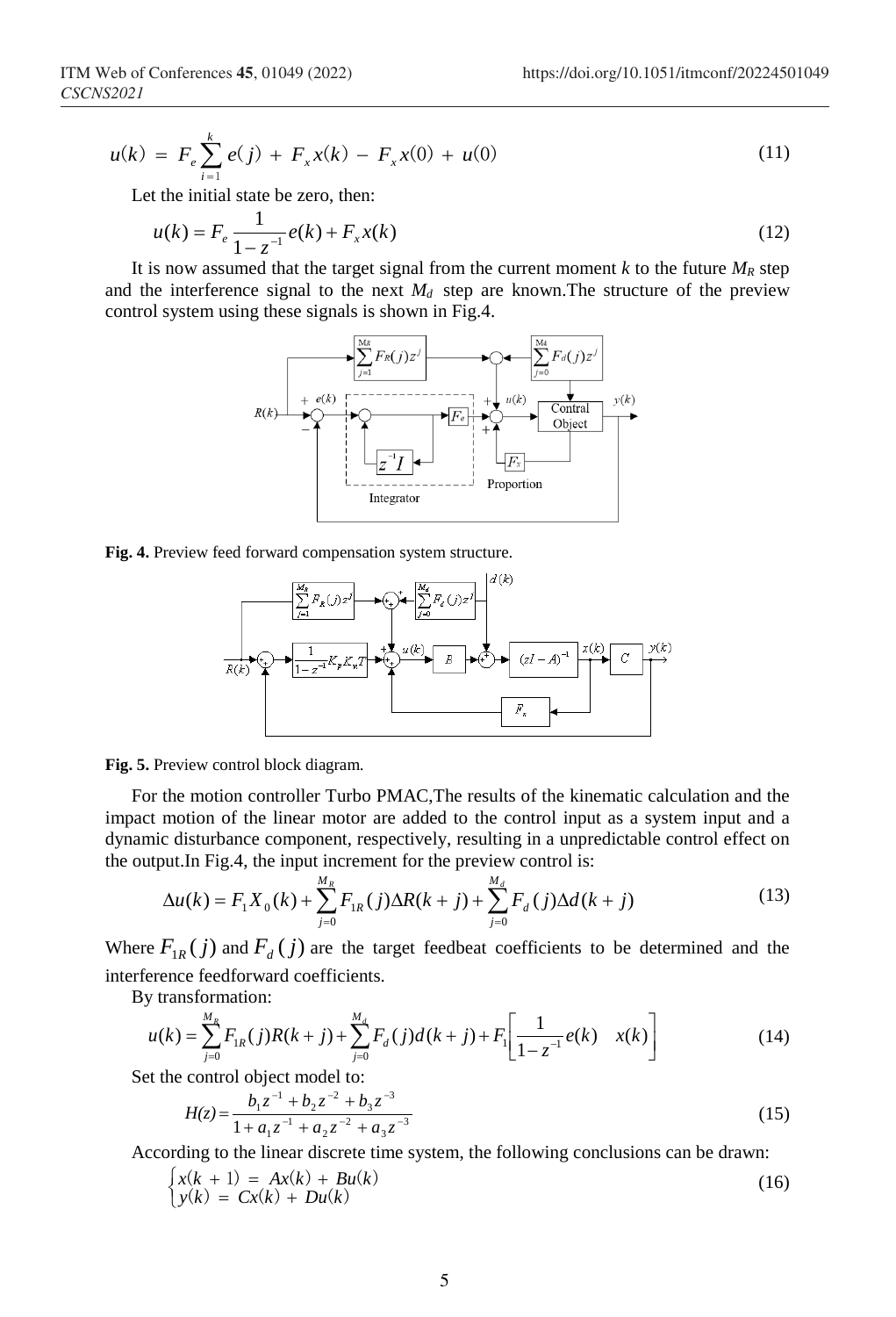In general, the system direct transfer matrix  $D=0$ , so the linear discrete-time system is generally described as:

$$
x(k) = (zI - A)^{-1}Bu(k)
$$
 (17)

Among them, the state equation coefficient matrix is equivalent to:

$$
A = \begin{bmatrix} 0 & 0 & -a_3 & 0 \\ 1 & 0 & -a_2 & 0 \\ 0 & 1 & -a_1 & 0 \\ 0 & 0 & 1 & 0 \end{bmatrix} B = \begin{bmatrix} b_3 \\ b_2 \\ b_1 \\ 0 \end{bmatrix} C = [0 \quad 0 \quad 1 \quad 0] D = 0
$$
 (18)

Transform the equivalent control loop and superimposed preview feed forward items in Fig4. Furthermore, the complete preview control structure is shown in Fig 5, which is going to be written to Turbo PMAC as a preview control algorithm.

### **5 Experiment and analysis of vibration suppression**

For clear observation and analysis, the virtual axis coordinates are converted to the real axis by 1: 1 by the kinematic program. Therefore, the length of the fine interpolation section on the real axis motor is 0.033mm. As shown in Fi.6, move the motor -0.5mm manually, thus changing the motor starting point. The actual length of the first interpolation cycle  $l' =$ 0.533mm, about 16 times the normal amount of exercise, the real axis of the total movement of 10.5mm.In this way, a more severe variation is constructed, which is the case when the direct kinematic model is calculated without a solution or a calculation error due to a deviation in the starting point of the movement and without taking corrective action. When the NC program is running, a data graph with a sampling period of 50ms.



**Fig. 6.** Position-Time curve without PCA involved. **Fig. 7.** Position-Time curve with PCA.

As can be seen from Fig.6, at the point of variation, the X motor oscillates due to the high acceleration, which oscillates for about 0.16 s. And the Y motor has been moving at a given interpolated cycle, since the X motor oscillation state maintains a plurality of interpolation periods, making the motion synthesis trajectory off the programming trajectory. It can be seen from Fig. 7, under the action of the preview control algorithm, X motor in the variation without oscillation, about 0.4s after the movement tends to normal.While the Y motor in the period of displacement only a very small amount of change, apparently did not enter the next interpolation cycle. This makes it very clear that the preview control algorithm extends the interpolation period so that the run time of all the motors in the same motion block is synchronized at the point of variation, although some motors do not appear abnormal. It will suppress the motor oscillation, but also the synthesis of motion does not deviate from the programming trajectory, to ensure the processing accuracy, and be able to meet the restrictions on motor movement, which can effectively inhibit the motor vibration, protect the motor and the machine structures.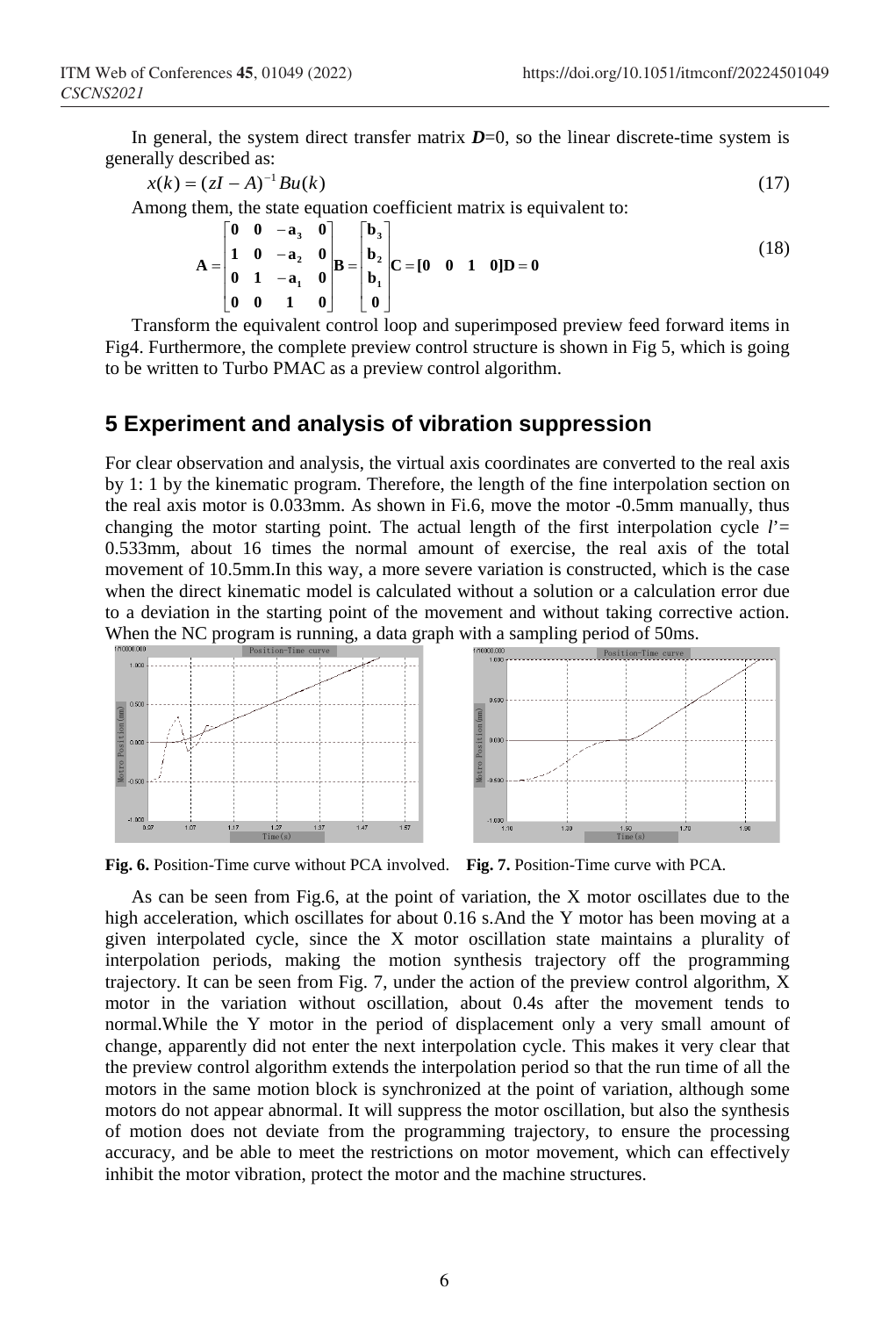## **6 Summary**

Due to the special structure and control methods, it is easy to produce the impact and vibration of the motor, especially in the case of singular solution of kinematics happened. In order to overcome this situation, the cause and hazard of the shock and vibration of the motor were analyzed. This paper also introduces a kind of kinematic based preview control algorithm which is analyzing its kinematic characteristics and machine motion control mechanisms, and in limiting motor speed and acceleration. Preview control algorithm's ability to suppress abnormal vibration and shock was verified by experiment. This paper pointed out that for the hybrid machine tool, whose motion control was based on kinematic calculation, is able to work well under the preview control algorithm.

This paper is supported by TUTE Science and Technology Development Fund (KJ2003).

## **References**

- 1. Sun, H. , Yi, D. , Zhang, J. , & Li, L. . (2010). Simulation and numerical analysis based on kinematics of PRS-XY Serial-Parallel PKM. *IEEE* (Vol.4, pp.1531-1536). IEEE.
- 2. Chu Kaiyu. *New CNC machine tool in the 21st Century- Virtual Axis Machine Tool* [J]. Mechanical Engineer, 2014, 8: 15-17
- 3. Stoelen, M. F. , et al. Measuring Progress on an Approach for Interactive Learning of Context-Driven Actions. 2020.
- 4. Patan, K. , & Patan, M. . (2020). Neural-network-based iterative learning control of nonlinear systems. *ISA Transactions*, 98, 445-453.
- 5. Qi c, Neural network control theory [M], Northwestern Polytechnical University Press, 2000
- 6. Liang, M. , Wu, X. , Wang, Y. , Zhu, Z. , & J Xu. (2021). Multi-model and multiexpert correlation filter for high-speed tracking. *IEEE Access,* PP(99), 1-1.
- 7. Sun H , Zhang Z A , Jin X A , et al. Research on Virtual-real Biaxial Real-time Error Compensation Based on Fuzzy Control Theory[J]. *Procedia CIRP,* 2018, 76:115-120.
- 8. Sun Hongchang etc., The Research of Numerical Control Transformation Based on Turbo PMAC, 2014 (Volumes 989 - 994), 3240-3243
- 9. Niu Z , Ming L . Kinematics Analysis for a New-Style Machine Tool Based on 3-PRS Parallel Robot[C]// *International Conference on Intelligent Robotics and Applications. Springer,* Berlin, Heidelberg, 2008.
- 10. Delta Tau Data System Inc.*Open Servo User's Manual*. Chatsworth, USA: Delta Tau Data System Inc, 2021
- 11. Herrera-Granda I D , Lorente-Leyva L L , DH Peluffo-Ordóez, et al. A Forecasting Model to Predict the Demand of Roses in an Ecuadorian Small Business Under Uncertain Scenarios[M]. 2020.
- 12. Li Y , Zhao M , Zhou S . Servo axis incipient degradation assessment of CNC machine tools using the built-in encoder[J]. *International Journal of Advanced Manufacturing Technology*, 2020, 106(4).
- 13. Chen J . Sliding Mode Preview Control for a Class of Continuous-Time Linear Systems[J]. Iranian Journal of Science and Technology - *Transactions of Electrical Engineering*, 2020, 44(1).